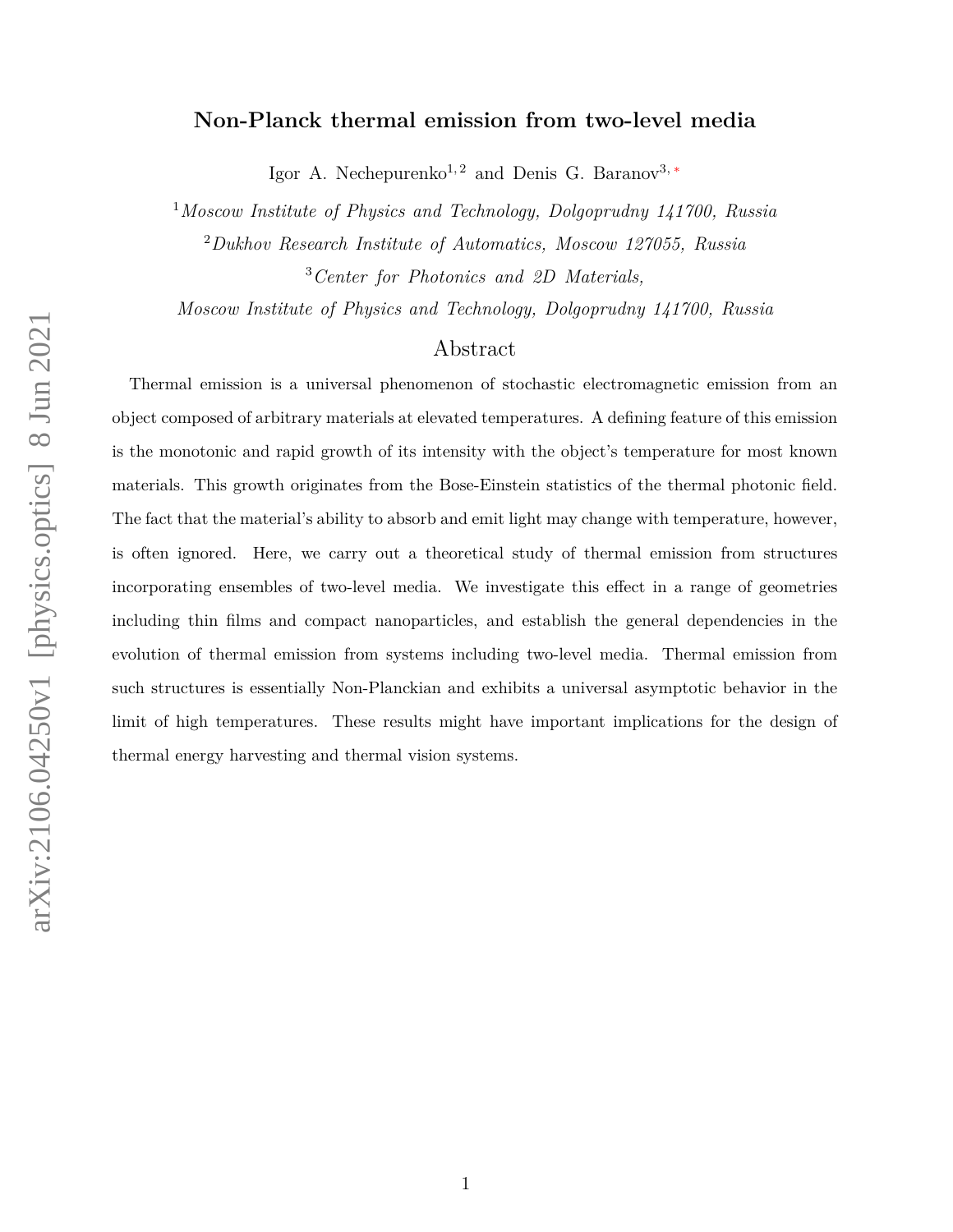#### **INTRODUCTION**

Any absorbing object radiates a broadband spectrum of electromagnetic radiation into the environment according to the principles of statistical mechanics. The class of idealized black bodies – objects that perfectly absorb any incident electromagnetic radiation – emit broadband and incoherent thermal radiation, whose spectral radiance (spectral power density per unit area per unit solid angle radiated along the observation angle  $(\theta, \varphi)$  is described by the Planck's law [\[1\]](#page-9-1):

$$
L_{BB} = \frac{\omega^2}{4\pi^3 c^2} \frac{\hbar \omega}{e^{\hbar \omega / k_B T} - 1}
$$

*.*

Upon integration over the whole spectral and angular range it yields the Stefan-Boltzmann law describing the integral black-body radiation intensity [\[2\]](#page-9-2):

$$
I_{BB} = \sigma T^4,
$$

where  $\sigma$  is the Stefan-Boltzmann constant. As this law suggests, the integral intensity of emission from a black-body quickly grows with temperature. This rapid  $T<sup>4</sup>$  growth originates from the Bose-Einstein statistics of the population of the surrounding photonic field [\[3\]](#page-9-3).

This dependence is modified for materials and nanostructures with selective absorption spectra, for which the spectral radiance L is defined by the structure's absorptivity  $\alpha(\omega)$ . This correspondence between the emissivity and the absorptivity, known as the Kirchhoff's law  $[4, 5]$  $[4, 5]$  $[4, 5]$ , has enabled a wide range of thermal emitters with narrowband  $[6-8]$  $[6-8]$ , directional  $[9-11]$  $[9-11]$ , and tunable  $[12-14]$  $[12-14]$  emission spectra that have found numerous practical applications for thermal energy management  $[15, 16]$  $[15, 16]$  $[15, 16]$  and radiative cooling  $[17–20]$  $[17–20]$ , (see [\[21\]](#page-10-7) for a review). Although the Kirchoff's law enables a slower growth of thermally emitted intensity with temperature from narrowband emitters, a more dramatic evolution of emitted intensity with temperature is needed in certain situations. Finding a material or a structure exhibiting strongly non-Planckian thermal emission is of great importance for many practical applications dealing with thermal light, such as energy recycling [\[15\]](#page-10-3) and infrared imaging [\[22\]](#page-10-8). To achieve this, the emissivity of the material itself must vary with temperature.

Media and nanostructures whose ability to emit light (i.e., their emissivity) varies with temperature, form the set of *thermochromic* materials. There has been a considerable progress in studies on non-Planckian thermal emission from nanostructures made of thermochromic crystals such as GST  $[13, 23]$  $[13, 23]$  $[13, 23]$ , VO<sub>2</sub>  $[14]$ , or SmNiO<sub>3</sub>  $[24]$ . An interesting case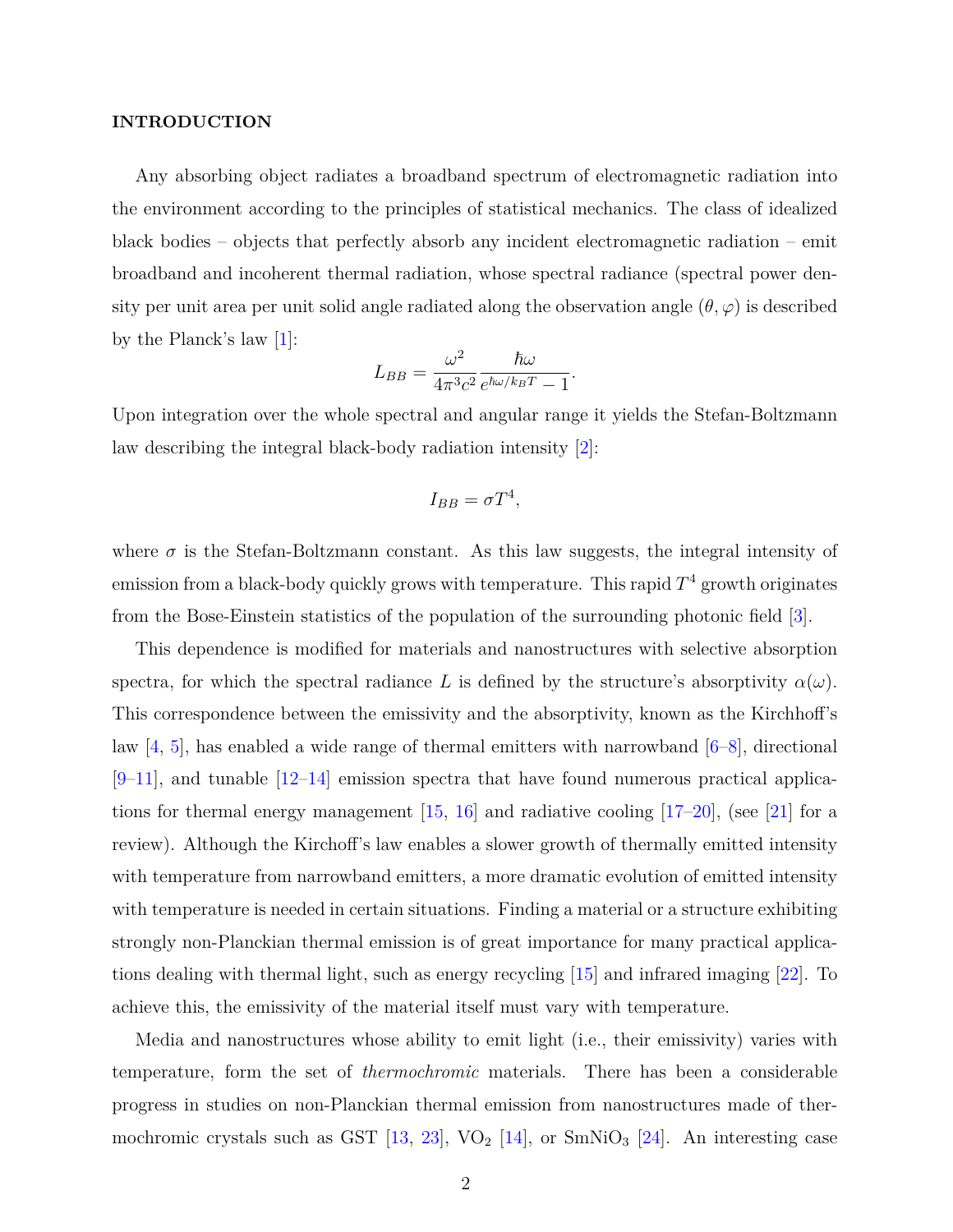

FIG. 1. (a) Sketch of a thermal emitter incorporating a medium formed by two-level emitters. The system exchanges electromagnetic energy with the environment at temperature *T*. (b) Temperature-dependent equilibrium population inversion *δn* of a two-level medium.

of thermochromics is presented by so called negative differential emission, wherein the total thermal emission intensity does not grow, but in contrast, reduces upon heating in a certain interval of temperatures [\[14\]](#page-10-2). An extreme regime is the zero-differential, or invariant, thermal emission - the regime wherein the total intensity of emission from an object remains (nearly) constant in a range of temperatures [\[24\]](#page-10-11). When viewed through a thermal camera, such an object would appear to maintain its temperature even when heated or cooled within that range of temperatures.

In this paper, we theoretically investigate thermal emission from structures incorporating ensembles of two-level emitters. Due to the statistical behavior of the two-level medium population, its emissivity quickly falls with temperature, thus rendering the resulting thermal emission non-Planckian. We investigate thermal emission in a range of common geometries including thin films and compact nanoparticles, and find the general dependencies in the evolution of thermal emission from systems incorporating two-level media. Furthermore, we demonstrate that within the framework of a two-level medium, the intensity of emitted thermal radiation universally approaches a constant value in the limit of high temperatures for any finite structure. We expect these results to be valuable for the development of energy recycling systems and thermal camouflage.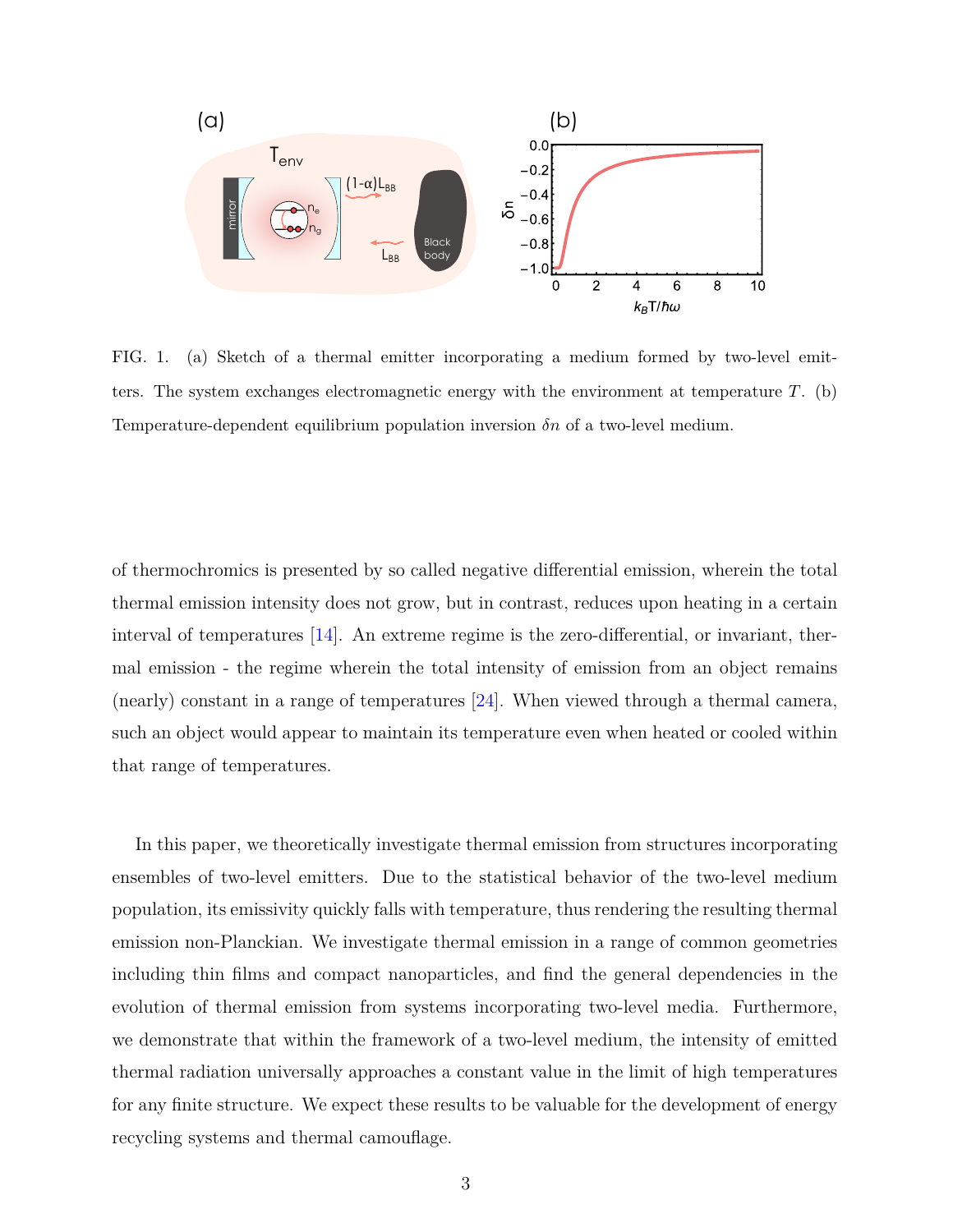### **RESULTS**

Ensemble of two-level emitters forming a continuous medium is a commonly used generic system in studies of thermal emission. Fig.  $1(a)$  illustrates the process of thermal emission from such a system: a generic cavity enclosing a two-level medium exchanges energy with the surrounding photonic field at temperature *T*. As a result of this exchange, the structure emits a continuous spectrum of thermal radiation. The integrated thermal emission intensity in the far field from a structure characterized by an absorptivity  $\alpha$  has the form:

$$
I = \int_0^\infty \alpha(\omega) L_{BB} d\omega,\tag{1}
$$

where  $L_{BB}$  is the black-body radiance and  $\alpha$  is the structure absorptivity spectrum.

Dielectric properties of a two-level medium can be described by the Lorentzian permittivity:

$$
\varepsilon(\omega) = \varepsilon_{\infty} - f \delta n \frac{\omega_0^2}{\omega_0^2 - \omega^2 - i\gamma \omega},\tag{2}
$$

where  $\varepsilon_{\infty}$  is the non-resonant permittivity of the medium,  $\omega_0$  and  $\gamma$  are the resonance frequency and linewidth, *f* is the dimensionless bulk oscillator strength, and  $\delta n = n_e - n_g$ is the ensemble average population inversion of the TLS. One often overlooked detail is that the population inversion of the two-level medium is a function of temperature itself. At a zero temperature all emitters are in their ground state and  $\delta n = -1$ . Applying the Gibbs distribution to an ensemble of two-level systems at temperature *T*, we find the thermal population:

$$
\delta n = \frac{e^{-\hbar\omega_0/k_B T} - 1}{1 + e^{-\hbar\omega_0/k_B T}}.\tag{3}
$$

The population inversion becomes less negative with temperature, Fig. 1(b), thus effectively making the material less absorbing, hence suppressing its thermal emittance. This dependence readily allows us to calculate the absoprtivity and integrated thermal emission intensity of from an arbitrary two-level medium at a temperature *T*.

To begin our analysis of thermal emission from structures incorporating two-level media, we consider thermal emission from a homogeneous film described by permittivity of the form Eq. (2) with  $\varepsilon_{\infty} = 6$ ,  $f = 0.4$ ,  $\gamma/\omega_0 = 0.05$  in air. Fig. 2(a) shows the resulting emissivity  $\epsilon(\omega)$  of the film for a series of temperatures  $T/\omega_0$  (we use dimensionless temperature  $k_B T/\hbar$ in the plots). These spectra clearly indicate that the emissivity of the film made of a two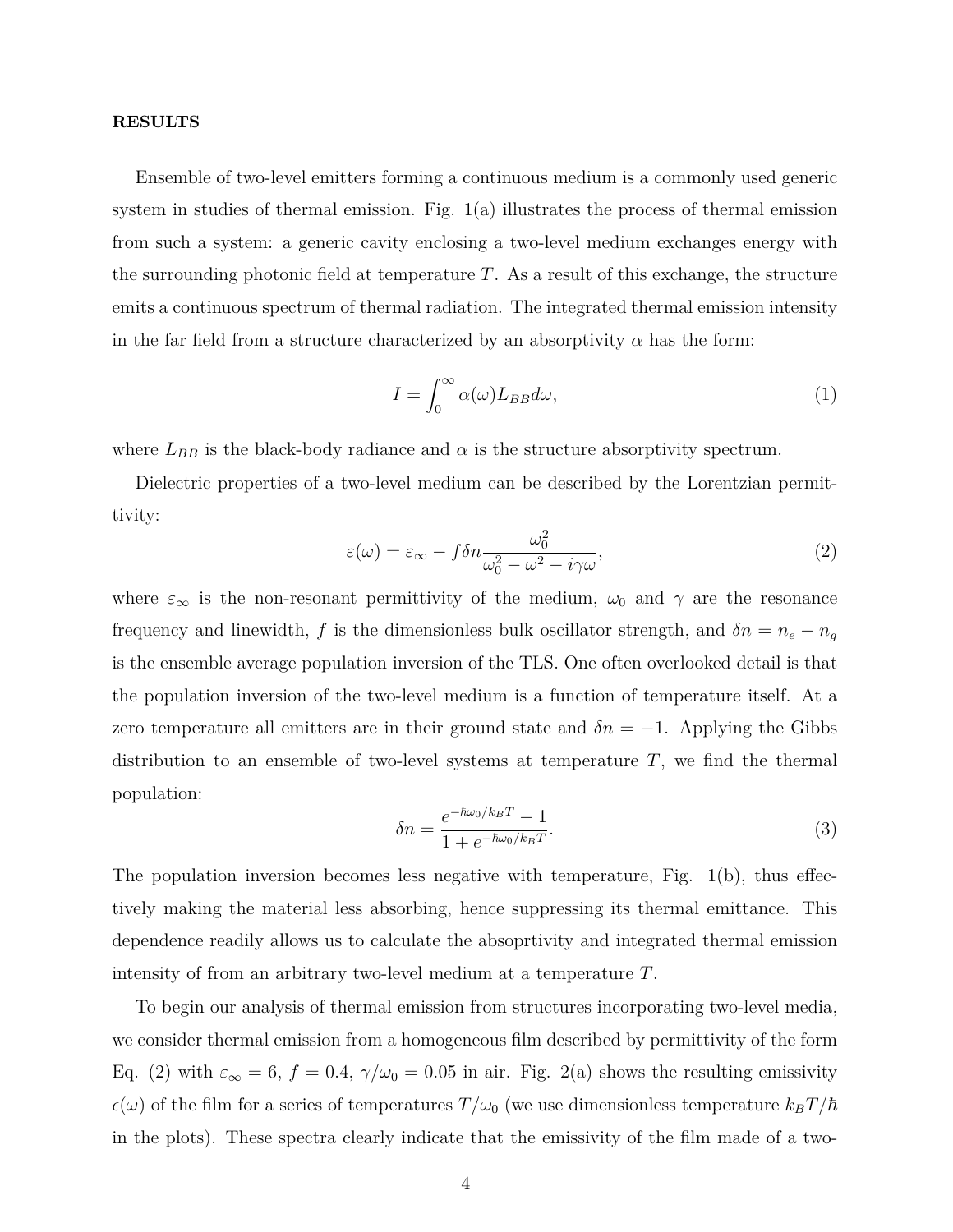level medium quickly drops with temperature as a result populating the excited level of the emitters, Fig. 1(b).



FIG. 2. (a) Temperature-dependent emissivity of a thin film of thickness  $d = \lambda_0/10$  made of a twolevel medium described by the Lorentz permittivity  $\varepsilon(\omega, T)$ , Eq. (2), in vacuum. (b) Temperaturedependent integral intensity of thermal radiation *I* emitted in the normal direction from a thin film made of a two-level medium for a series of thickness values *d*. The black line is the blackbody emission intensity; dashed lines show the corresponding emission intensity from a harmonic Lorentz film of the same thickness.

Fig. 2(b) presents integral total emission intensity *I* (radiated normally to the interface) as a function of temperature for a film of thickness *d* in free space in comparison to the intensity emitted by a black-body  $I_{BB}$ . It readily shows that the emission intensity radiated by a film of two-level medium saturates at temperatures  $k_B T \approx \hbar \omega_0$  irrespective of the film thickness and approaches a constant in the limit of high temperatures. Correspondingly, due to this saturation it starts to lag behind the black-body emission  $I_{BB}$  at temperatures above the characteristic temperature of the two-level medium.

Interestingly, the intensity of thermal emission from two-level films features a super-Planckian growth at low temperatures,  $k_B T < 0.3\hbar\omega_0$ , Fig. 2(b). This is the result of the blackdoby emission peak approaching the resonant frequency of the two-level medium: the population inversion is nearly stationary at low temperatures, but the magnitude of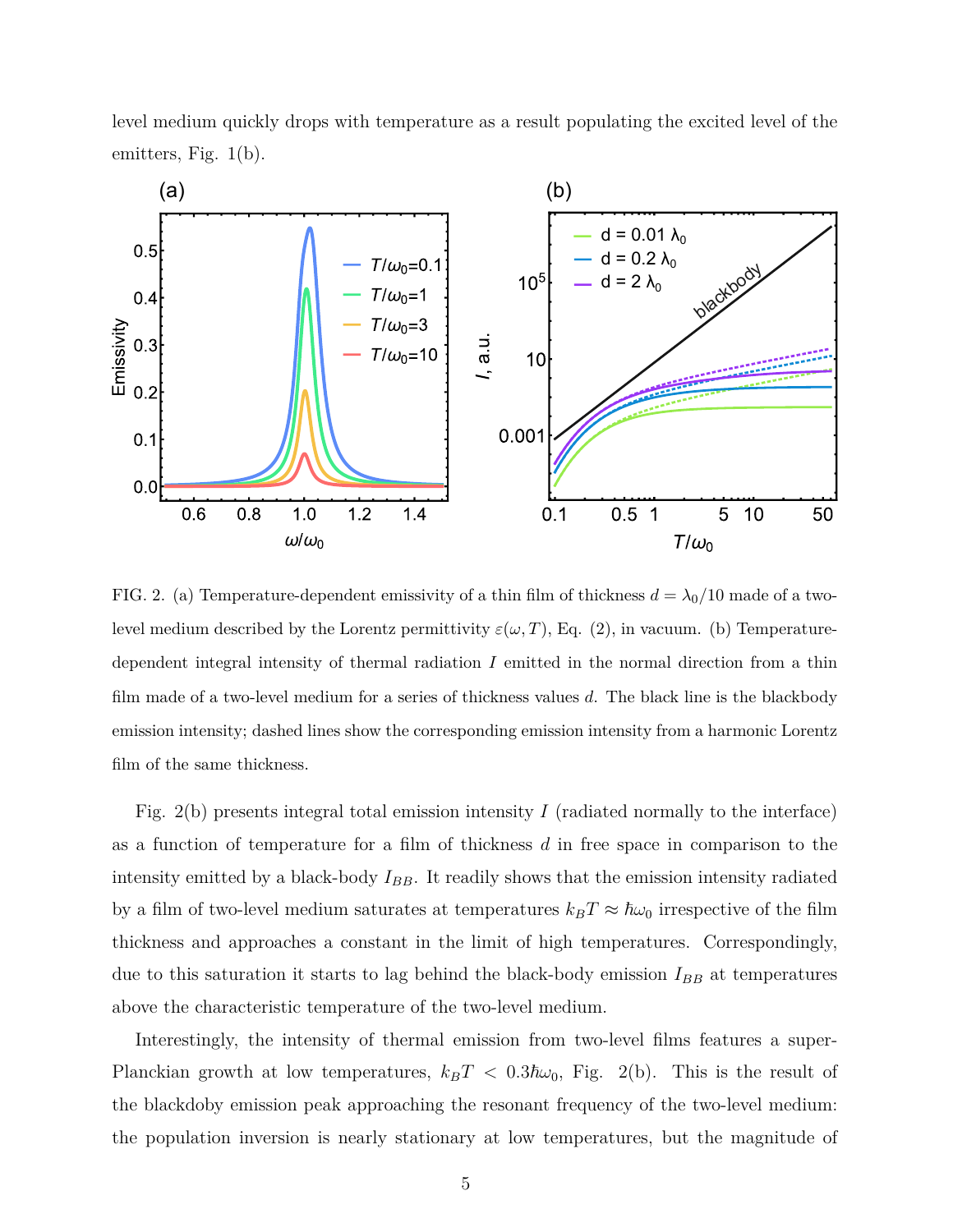the Planck's blackbody factor  $L_{BB}$  grows rapidly in the vicinity of  $\omega_0$  (with the blackdoby emission peak approaching the resonance from the low-energy side). Since most of the emitted intensity originates from energies close to  $\omega_0$ , this leads to super-Planckian growth of the integral intensity. This observation might be interesting in the context of superresolution based on the super-linearity of thermal radiation [\[25\]](#page-10-12).

It is instructive to compare the resulting thermal emission from a two-level medium film with the case of a harmonic Lorentz medium, i.e., a medium formed by an ensemble of resonant harmonic oscillators, rather than two-level transitions. Because of a different statistical behavior of the harmonic oscillator, its absorptivity (and emissivity, respectively) does not get saturated at elevated temperature and remains constant:  $\delta n = -1$ . The resulting integral emission intensity of harmonic Lorentz films grows slower than the blackbody intensity, but does not remain constant at high temperatures (dashed curves in Fig. 2(b)). Fitting the resulting intensity in the double logarithmic scale yields linear dependence at high temperatures,  $I \propto T$ . This scaling can be understood by noting that the emissivity of a harmonic film  $\epsilon(\omega)$  does not vary with temperature; at the same time, at high temperatures  $L_{BB} \propto T$ at a fixed frequency, resulting in the linear growth of the integral emission intensity.

As another representative example of emitting structure, we consider a thin film of a two-level medium of thickness *L* placed a distance *h* from a lossless metallic mirror. The resulting dependence of the integral thermal emission radiated at a normal from the twolevel medium film exhibits a behavior very similar to that observed with a thin film in free space, Fig.  $3(a)$ .

Next, we consider a similar two-level medium film, but enclosed in a Fabry-Perot cavity formed by another semi-transparent mirror on top (described by a lossless model  $\varepsilon_D$  =  $1-\omega_p^2/\omega^2$  with  $\omega_p=12\omega_0$  chosen for the demonstration). The cavity can selectively enhance thermal emission at its resonant wavelengths, thus decreasing the bandwidth of thermal emission from a resonant medium even further [\[6\]](#page-9-6). The resulting dependencies of integral emission intensity shown in Fig. 3(b) demonstrate a behavior qualitatively similar to other thin film geometries examined above - the integral intensity approaches a constant at high temperatures, whereas emission intensity from a harmonic Lorentz film grows as  $I \propto T$ . Notably, thicker cavities filled with the two-level medium can exhibit lower emission intensities, as we can infer from comparing the curves corresponding to  $d = 0.17\lambda_0$  and  $d = 0.45\lambda_0$ . This behavior originates from the critical coupling of cavities of certain thickness, resulting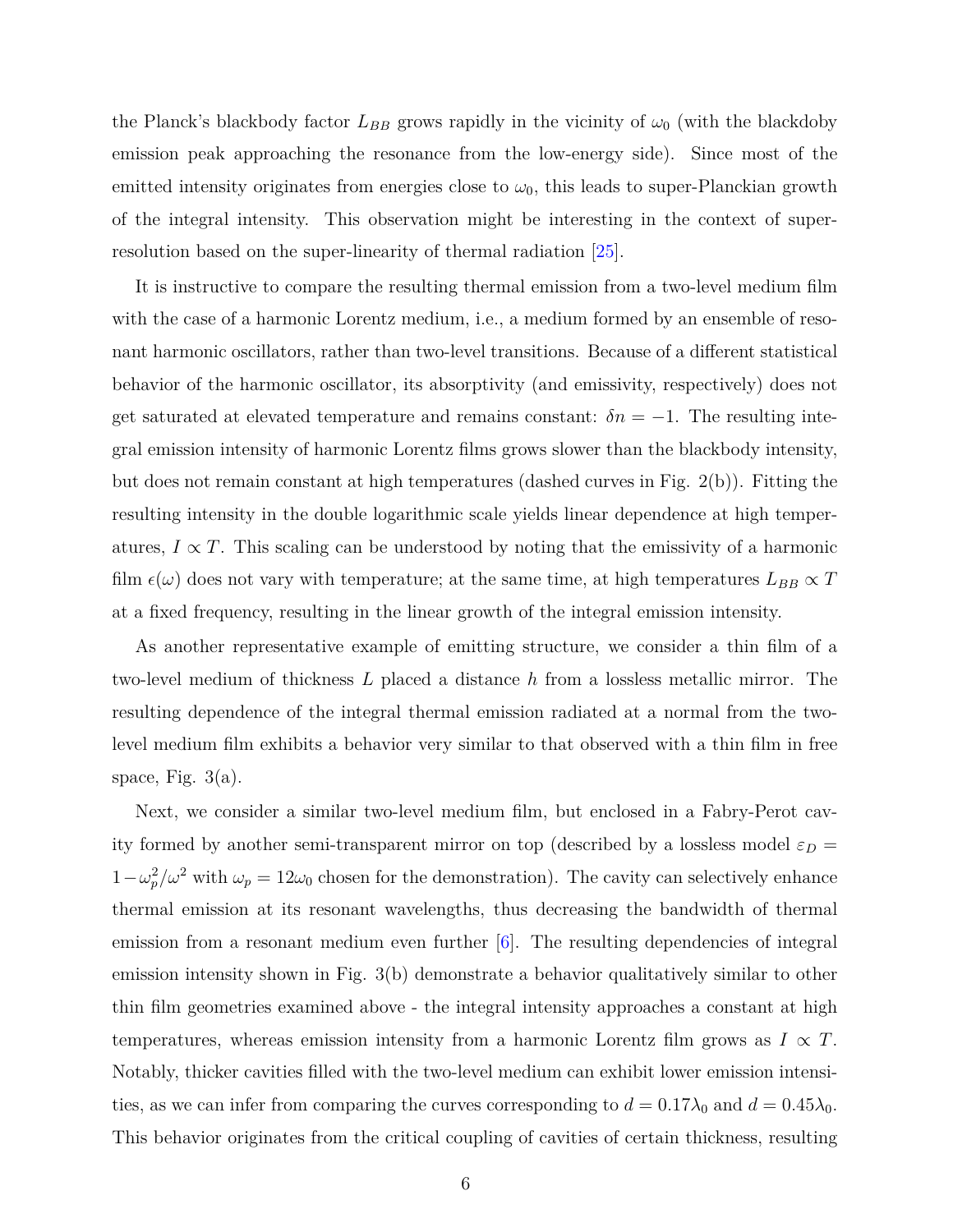

FIG. 3. (a) Temperature-dependent integral intensity of thermal radiation *I* emitted in the normal direction from a two-level medium film of thickness *d* placed on top of a perfect electric conductor. The dashed line is the corresponding blackbody emission intensity; (b) Temperature-dependent intensity of thermal emission from a two-level medium film of thickness *d* placed between a mirror with 90% reflectance and a perfect electric conductor. The black line is the blackbody emission intensity; dashed lines show the corresponding emission intensity from a harmonic Lorentz film of the same thickness in the same geometry.

in maximized absorption and emissivity.

Finally, we examine non-Planck thermal emission from compact objects incorporating two-level absorbing media. As a tutorial example we consider a solid sphere of radius *r* made of a two-level material described by the permittivity Eq. (2). For the case of a compact object, the integral power of thermal radiation emitted in the observation direction  $(\theta, \varphi)$  per unit area of the object is determined by the corresponding absorption cross-section *σ*(*θ,ϕ*) [\[26,](#page-10-13) [27\]](#page-10-14):

$$
I = \frac{1}{S} \int_0^\infty \sigma_{(\theta,\varphi)}(\omega) L_{BB} d\omega,\tag{4}
$$

where *S* is the geometrical cross-section. Fig. 4 presents the resulting thermal power per unit area emitted by a sphere for two illustrative cases: a subwavelength sphere with  $\varepsilon_{\infty} = 1$ , whose response is dominated by the Frolich (plasmon-like) resonances occurring at negative permittivities, and a wavelength-scale sphere with  $\varepsilon_{\infty} = 6$ , whose response is dominated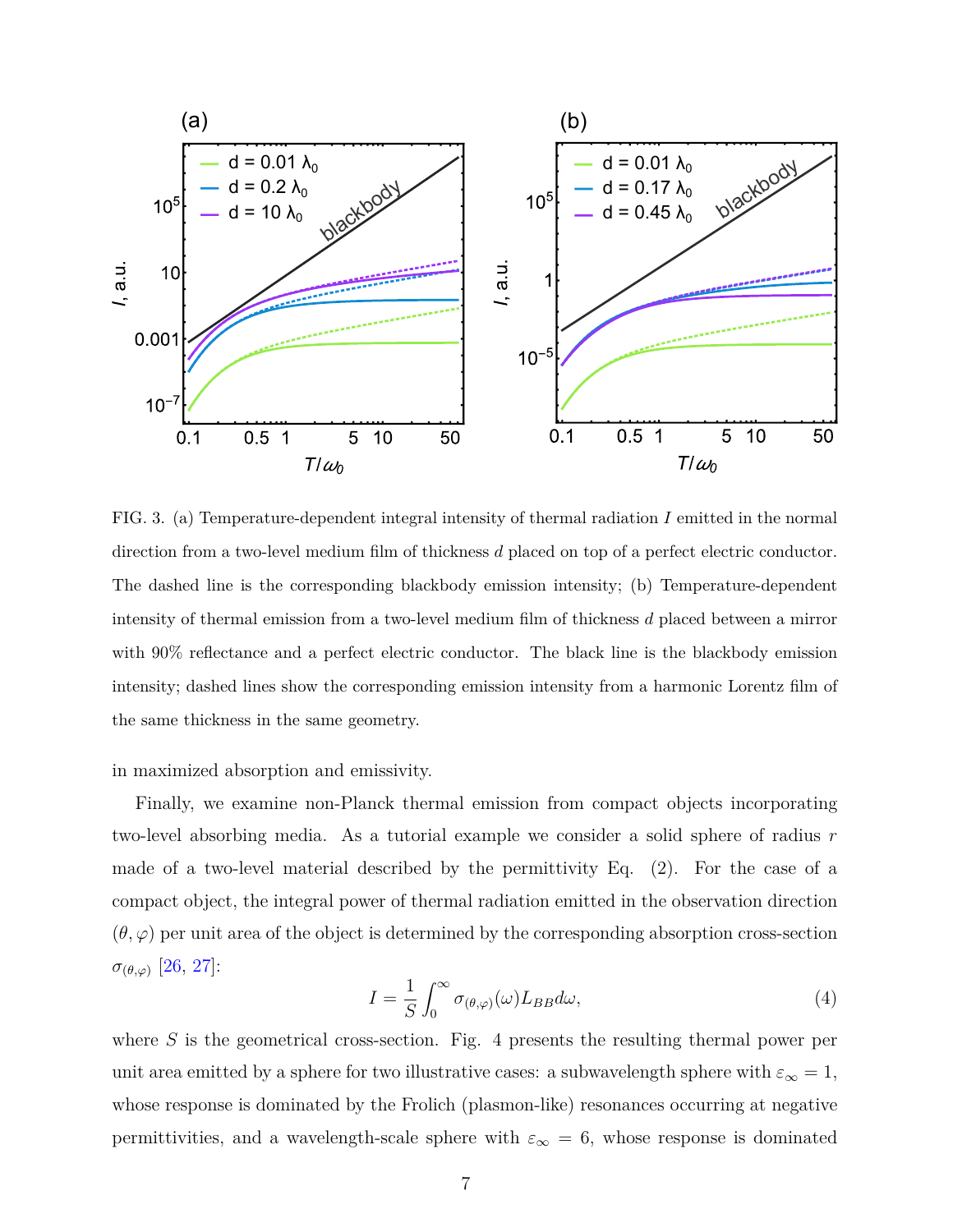

FIG. 4. (a) Temperature-dependent integral intensity of thermal radiation *I* emitted from a subwavelength sphere of radius  $r$  in air made of two-level medium. The dashed lines show the corresponding emission intensity from a sphere made of the harmonic Lorentz material; (b) The same as (a) for a wavelength-scale sphere described by the same permittivity with  $\varepsilon = 6$ .

by dielectric Mie resonances coupled with the Lorentz resonance of the two-level medium. Despite the difference, both situations feature qualitatively similar dependencies of thermal emission intensity, saturating near  $k_B T \approx \hbar \omega_0$ .

It is possible to build an analytical argument showing that in the limit of high temperatures the integral emission intensity from an arbitrary finite structure incorporating only a perfect two-level medium as a source of thermal fluctuations approaches an asymptote. Absorptivity  $\alpha$  (or alternatively scattering cross-section  $\sigma$  for a compact object) of the system under excitation with a plane wave  $\mathbf{E}_{inc} = \mathbf{E}_0 e^{i\mathbf{k}_{inc}\mathbf{r}}$  from a certain direction  $(\theta, \varphi)$  can be found as work performed by the total field  $\mathbf{E}_{tot}$  on the induced electric current density  $\mathbf{j}(\mathbf{r})$ :

$$
\alpha(\omega, T) \propto \frac{1}{I_{inc}} \int_{V} \frac{1}{2} \operatorname{Re} (\mathbf{E}_{tot}(\mathbf{r}) \cdot \mathbf{j}^*(\mathbf{r})) d^3 \mathbf{r} =
$$

$$
\frac{\omega}{2I_{inc}} \int_{V} \varepsilon_0 \operatorname{Im} \varepsilon(\mathbf{r}, \omega, T) |\mathbf{E}_{tot}(\mathbf{r}, \omega, T)|^2 d^3 \mathbf{r}.
$$
 (5)

where  $I_{inc}$  in the incident energy flux. Expanding the imaginary part of the permittivity in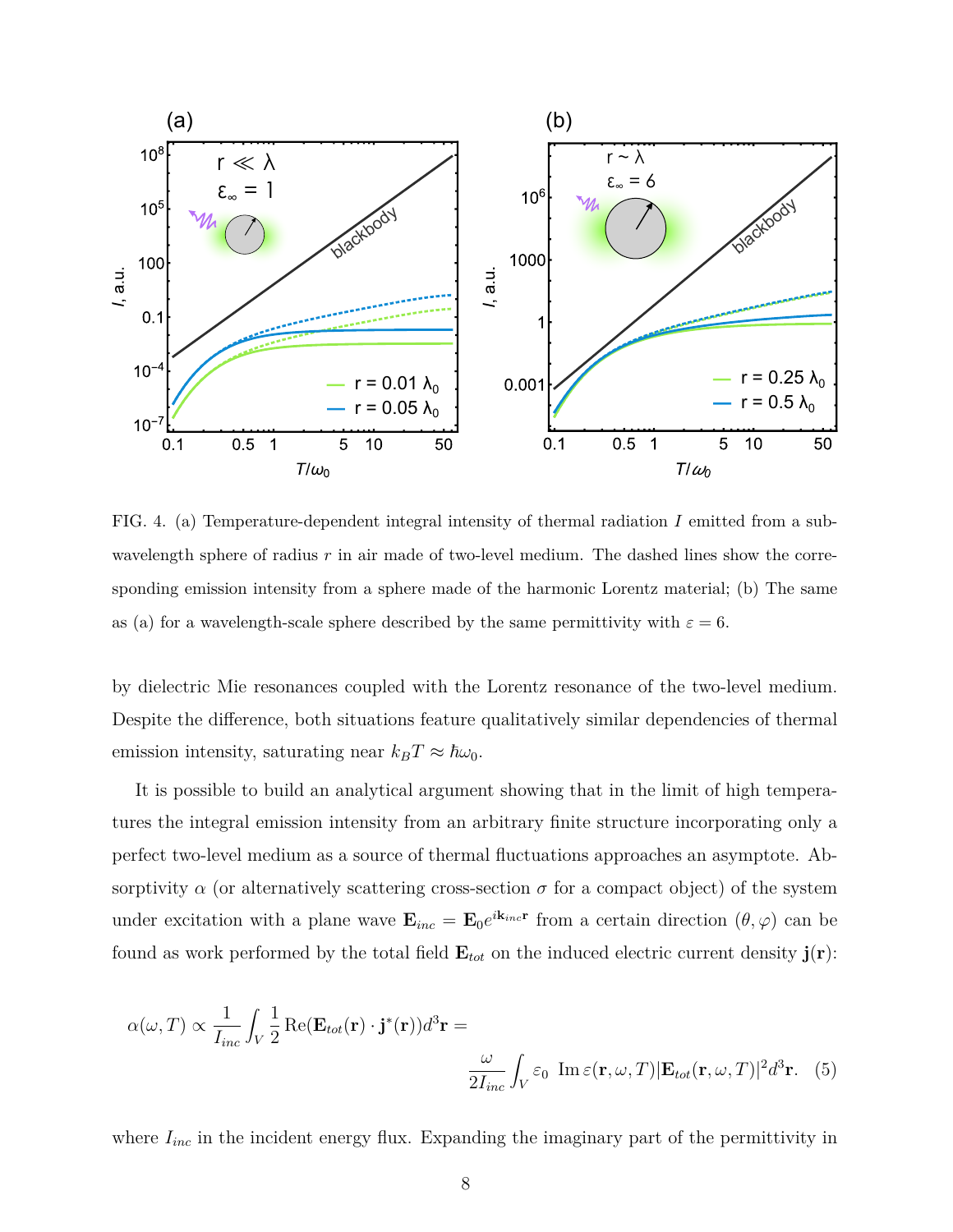the series over  $1/T$ , we obtain

$$
\operatorname{Im}\varepsilon(\omega,T) = A\frac{1}{T} + o(1/T),\tag{6}
$$

where *A* is a constant. The total field can be expanded in a similar way. In the limit of high temperatures the population inversion *δn* approaches zero, and the material becomes non-resonant. Assuming the limiting structure  $(\delta n = 0)$  does not supports bound states in the continuum, the induced electric field across the structure  $\mathbf{E}_{tot}(\mathbf{r}, \omega)$  can be expanded as

$$
\mathbf{E}_{tot}(\mathbf{r}, \omega, T) = \mathbf{E}_{\infty}(\mathbf{r}, \omega) + \delta \mathbf{E}(\mathbf{r}, \omega, T) O(1/T), \tag{7}
$$

where  $\mathbf{E}_{\infty}(\mathbf{r}, \omega)$  is the limiting field distribution determined at every wavelength and illumination direction  $(\theta, \varphi)$  solely by the geometry and  $\varepsilon_{\infty}$ . Substituting this into Eq. (5) we obtain  $\alpha(\omega, T) \propto 1/T$  in the limit of high temperatures. Finally, combining this absorptivity with the black-body radiance  $L_{BB}$ , integrating within the linewidth of the emitter  $\gamma$  and keeping only the leading term in the expansion, we find the asymptotic behavior of the total thermal emission:

$$
I_{TLS} = \int_0^\infty \alpha(\omega, T) L_{BB}(\omega, T) d\omega = C + O(1/T), \tag{8}
$$

where *C* is a constant.

This is a universal result that holds for any ensemble of truly two-level systems. Unfortunately, this saturation behavior is quite slow and becomes pronounced only at temperatures above the transition frequency of the resonant medium,  $k_B T > \hbar \omega_0$ , which makes this effect not suitable for realization of temperature-independent thermal emission [\[24\]](#page-10-11). However, we expect that combining this behavior with other thermochormic materials, for example, with multi-layered structures incorporating dielectric layers with temperature-dependent refractive indices, could shift the temperature-independent emission regime to lower temperatures.

We realize that a two-level medium is an idealization, and any real material inevitably will contain higher-energy vibrational or electronic transitions associated to respective resonances of the material's permittivity. However, even if one accounts for these transitions, they will contribute to spectral radiance only in the frequency range near the respective resonance. Therefore, if the quantity of interest is the emission intensity integrated within a certain wavelength range (which is the case, for example, for most of thermal imaging devices), the resulting behavior of this quantity will exhibit a saturation similar to the ones demonstrated above.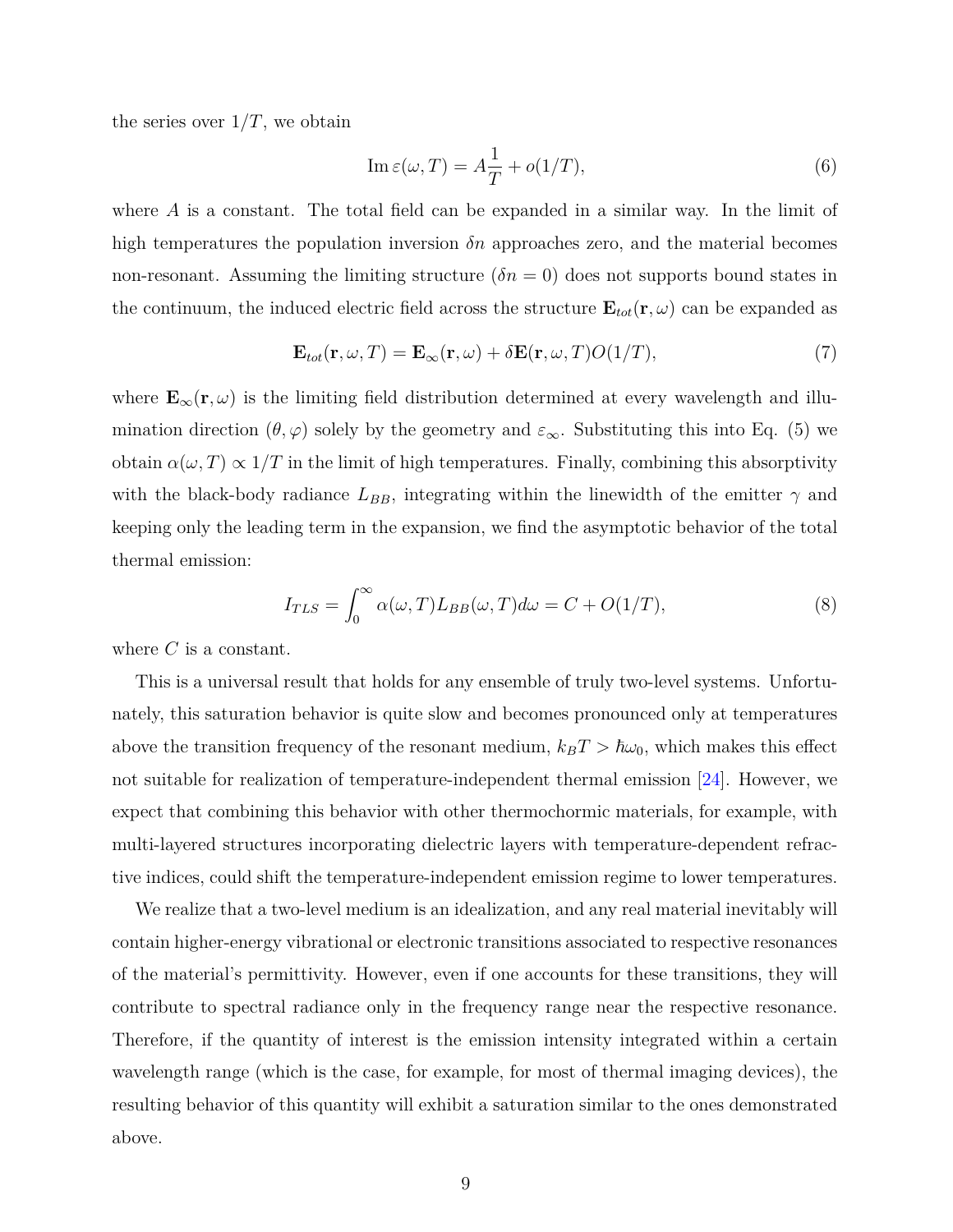#### **CONCLUSION**

To conclude, we have studied temperature dependencies of thermal emission from structures incorporating resonant two-level media. We have examined a range of practically common geometries such as thin films, cavities, and spherical nanoparticles, and found that thermal emission from all these systems shares one common feature: its intensity is non-Planckian, and approaches a constant value (dependent on the structure) in the limit of high temperature. This asymptotic behavior stems from the trade-off between the diminishing emissivity of the two-level medium, and the growing population of the photonic field. These results might have far reaching implications for the design of thermal energy harvesting and thermal vision systems.

## **ACKNOWLEDGMENTS**

The work was supported by the Russian Science Foundation (21-12-00316). D.G.B. acknowledges support from the Russian Federation President Grant (MK-1211.2021.1.2).

<span id="page-9-1"></span><span id="page-9-0"></span><sup>∗</sup> [denis.baranov@phystech.edu](mailto:denis.baranov@phystech.edu)

- <span id="page-9-2"></span>[1] M. Planck, Annalen der Physik **4** (1901).
- <span id="page-9-3"></span>[2] J. Stefan, Akademie der Wissenschaften **79**, 391 (1879).
- [3] R. W. Boyd, *Radiometry and the detection of optical radiation* (John Wiley and Sons, New York, NY, USA, 1983).
- <span id="page-9-5"></span><span id="page-9-4"></span>[4] G. Kirchhoff, Annalen der Physik und Chemie **109**, 275 (1860).
- <span id="page-9-6"></span>[5] J.-J. Greffet, P. Bouchon, G. Brucoli, and F. Marquier, Physical Review X **8**, 021008 (2018).
- [6] I. Celanovic, D. Perreault, and J. Kassakian, Phys. Rev. B **72**, 2 (2005).
- [7] X. Liu, T. Tyler, T. Starr, A. F. Starr, N. M. Jokerst, and W. J. Padilla, Phys. Rev. Lett. **107**, 045901 (2011).
- <span id="page-9-8"></span><span id="page-9-7"></span>[8] T. Inoue, M. D. Zoysa, T. Asano, and S. Noda, Optica **2**, 27 (2015).
- [9] J.-J. Greffet, R. Carminati, K. Joulain, J.-P. Mulet, S. Mainguy, and Y. Chen, Nature **416**, 61 (2002).